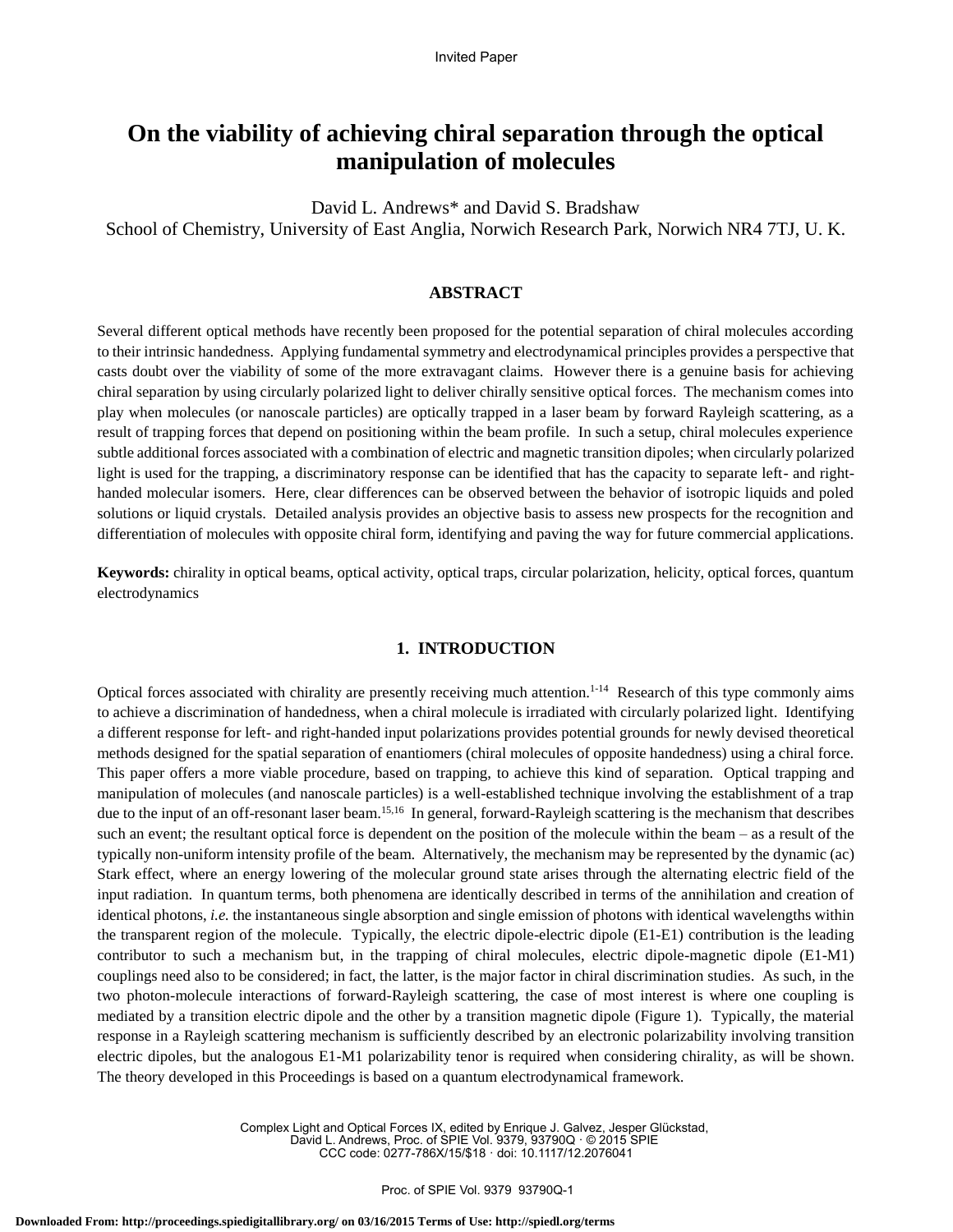

Figure 1. Schematic energy level diagrams depicting forward-Rayleigh scattering, relating to (*a*) conventional optical trapping, involving transition electric dipoles (E1) interactions, (*b*) optical separation of chiral molecules, comprising an electric and magnetic dipole (M1) couplings and (*c*) *vice*-*versa*. Horizontal arrows denote concerted absorption and emission due to the input laser beam, associated with upward and downward electronic transitions from the molecular ground state (horizontal solid line) to a virtual state (dotted line).

# **2. OPTICAL TRAPPING OF CHIRAL MOLECULES IN FIXED POSITIONS**

The physical observable of optical trapping is a potential energy (or energy shift),  $\Delta E$ , dependent on position **r**, which may be defined in terms of identical initial and final states, denoted by *I*, and determined from second-order time-dependent perturbation theory, *i.e.*;

$$
\Delta E(\mathbf{r}) = \text{Re}\,M_{II}(\mathbf{r}) \simeq \text{Re}\left\{\sum_{R} \frac{\langle I | H_{int} | R \rangle \langle R | H_{int} | I \rangle}{E_{I} - E_{R}}\right\} , \tag{1}
$$

where *R* is an intermediate state, *E* is the energy of the state denoted by the subscript and  $H_{int}$  is the interaction Hamiltonian. Often the electric dipole approximation is applied but here, as stated in the introduction, consideration of the magnetic dipole moments is also required. In chirality studies,  $H_{int}$  is thus given by;

$$
H_{\text{int}} = -\varepsilon_0^{-1} \mathbf{\mu} \cdot \mathbf{d}^{\perp} - \mathbf{m} \cdot \mathbf{b} \quad , \tag{2}
$$

where  $\mu$  and **m** are the electric and magnetic dipole moment operators, respectively,  $\mathbf{d}^{\perp}$  and **b** are the transverse electric field and magnetic field operators, respectively; the well-known mode expansions of the latter are given elsewhere.<sup>17</sup> The optical trapping force per chiral molecule is obtained from;

$$
\mathbf{F}(\mathbf{r}) = -\operatorname{Re} \nabla M_{\mu}(\mathbf{r}) \quad . \tag{3}
$$

Assuming a circularly polarized input beam of either specific handedness, the potential energy of the optical trap is determined by insertion of the explicit form of equation (2) into the two relevant positions of equation (1) – representing the two light-matter interactions of Rayleigh scattering – so that the following expression is derived;<sup>18</sup>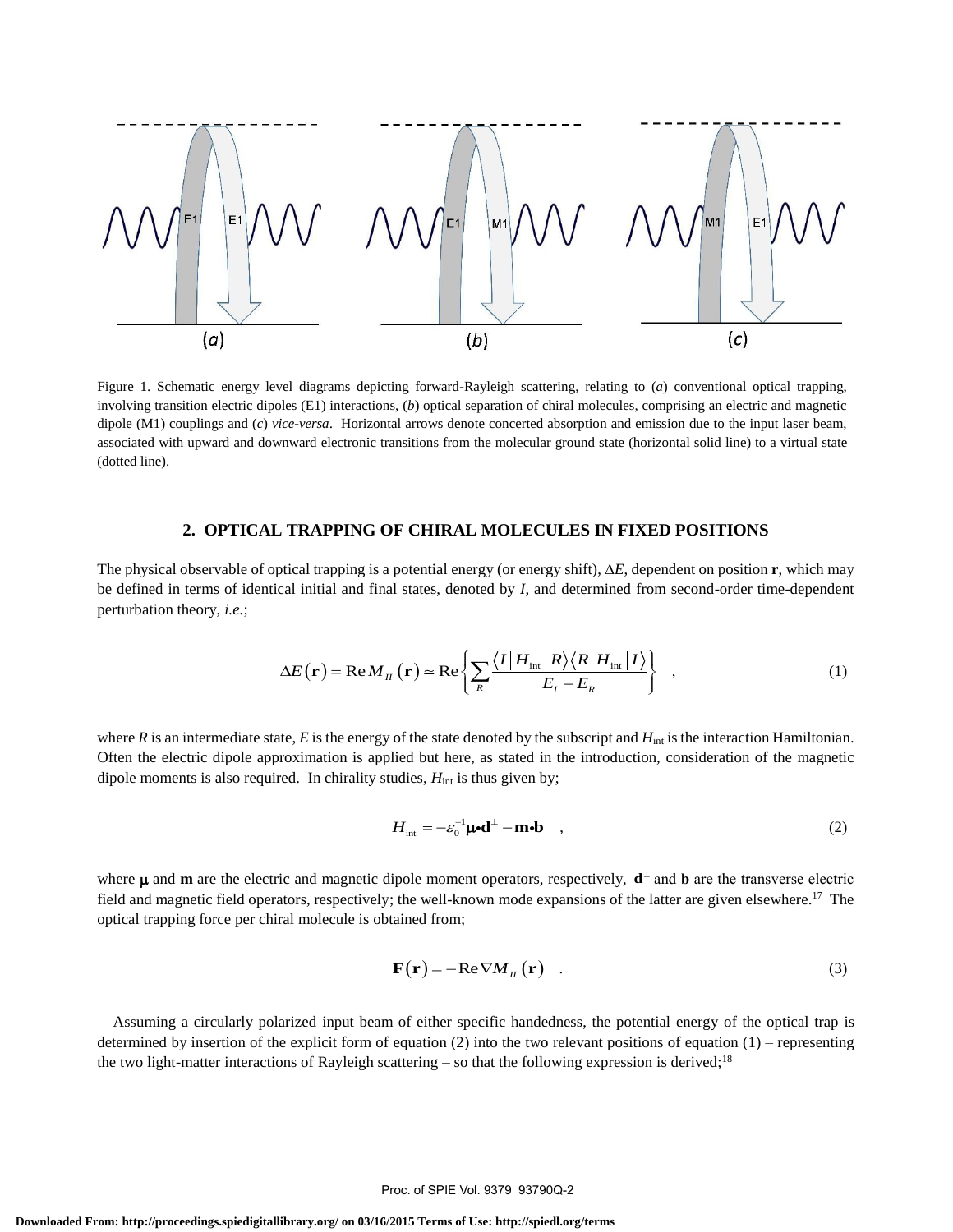$$
\Delta E^{(L/R)}(\mathbf{r}) = \text{Re}\left\{-\left(\frac{I(\mathbf{r})}{2\varepsilon_0 c^2}\right)\left(c\overline{e}_i^{(L/R)}\alpha_{ij}e_j^{(L/R)} + \overline{e}_i^{(L/R)}G_{ij}b_j^{(L/R)} + \overline{b}_i^{(L/R)}\overline{G}_{ji}e_j^{(L/R)}\right)\right\} \quad ,\tag{4}
$$

where the first term corresponds to the E1-E1 interaction, and the other terms relate to the E1-M1 couplings. Moreover,  $I(r)$  is the irradiance of the input beam,  $e^{(L/R)}$  and  $b^{(L/R)}$  are the circular polarization vectors of the electric and magnetic field, respectively – either left- or right-handed as denoted by the superscript – and  $\alpha_{ij}$  is the polarizability tensor;  $G_{ij}$  is an electric-magnetic tensor analogue<sup>19</sup> to  $\alpha_{ij}$  and its components are imaginary quantities. Determining an expression for optical discrimination, *i.e.* the difference in potential energy for left-handed compared to right-handed circular polarization, requires application of the identities  $\mathbf{b}^{(L/R)} = \mp i \mathbf{e}^{(L/R)}$  and  $\overline{e_i}^{(L)} e_j^{(L)} - \overline{e_i}^{(R)} e_j^{(R)} = i \varepsilon_{ijm} \hat{k}_k$  so that equation (4) becomes;<br>  $\Delta E^{(L)}(\mathbf{r}) - \Delta E^{(R)}(\mathbf{r}) = i \left( \frac{I(\mathbf{r})}{\overline{e}_i} \right) \left( \overline{e}_i$ 

$$
\Delta E^{(L)}(\mathbf{r}) - \Delta E^{(R)}(\mathbf{r}) = i \left( \frac{I(\mathbf{r})}{2\varepsilon_0 c^2} \right) \left( \overline{e}_i^{(L)} e_j^{(L)} + \overline{e}_i^{(R)} e_j^{(R)} \right) \left( G_{ij}(\omega) - \overline{G}_{ji}(\omega) \right) . \tag{5}
$$

Here, following the symmetry of identical E1-E1 results for left- and right-handed polarizations, only the two E1-M1 terms (those involving the  $G_{ij}$  tensor) remain. It has been assumed in equation (5) that discrimination arises when a single enantiomer is irradiated with circularly polarized light and its response to left- and right-handed polarizations differs. Although, significantly, identical outcomes occur for cases when a single circular polarization is applied to a left-handed chiral molecule relative to a right-handed enantiomer. The latter is important in connection with the optical response of a mixture of enantiomers, which is often produced in chemical synthesis.<sup>20</sup> Equation (5), therefore, corresponds to a nonzero chiral trapping force for spatial separation of enantiomers in a fixed configuration.

#### **3. FULLY AND PARTIALLY TUMBLING SYSTEMS**

In this section, formulae are constructed for systems involving, for example, isotropic liquids and poled solutions (or liquid crystals) where individual molecules are allowed to freely or partially tumble in the laboratory frame. First an isotropic rotational-average is applied, in which each molecule is fully decoupled from the space-fixed frame into its own molecular frame; a detailed description on the method employed is found elsewhere.<sup>21,22</sup> On applying an isotropic rotational average to equation (5), the following is found;

$$
\left\langle \Delta E^{(L)}(\mathbf{r}) \right\rangle_{0} - \left\langle \Delta E^{(R)}(\mathbf{r}) \right\rangle_{0} = -\left(\frac{2I(\mathbf{r})}{3\varepsilon_{0}c^{2}}\right) G'_{\lambda\lambda} \quad , \tag{6}
$$

where  $G'_{\lambda\lambda}$  = Im[ $G_{\lambda\lambda}$ ], the Greek indices representing the molecular frame, and the subscript 0 denotes an isotropic rotational average. Considering a partial orientation of the molecules due to an applied static electric field,  $\mathbf{E}_0$ , requires the use of a weighting factor  $-\mu^{\omega} \cdot \mathbf{E}_0$ , where  $\mu^{\omega}$  is a static electric dipole, within a Boltzmann factor  $\exp(\mu^{\omega} \cdot \mathbf{E}_0 / k_{\text{B}} T)$ . A rotational average of this type<sup>23</sup> is applied to equation (5), giving;

Thus type is applied to equation (3), giving,  

$$
\langle \Delta E^{(L)} \rangle - \langle \Delta E^{(R)} \rangle = -\left(\frac{I}{\varepsilon_0 c^2}\right) \left(G'_{\lambda \lambda} - \langle \hat{k}_i \hat{k}_j G'_j e^{\frac{\mu^{00} \cdot \mathbf{E}_0}{k_B T}} \rangle / \langle e^{\frac{\mu^{00} \cdot \mathbf{E}_0}{k_B T}} \rangle \right) .
$$
(7)

#### Proc. of SPIE Vol. 9379 93790Q-3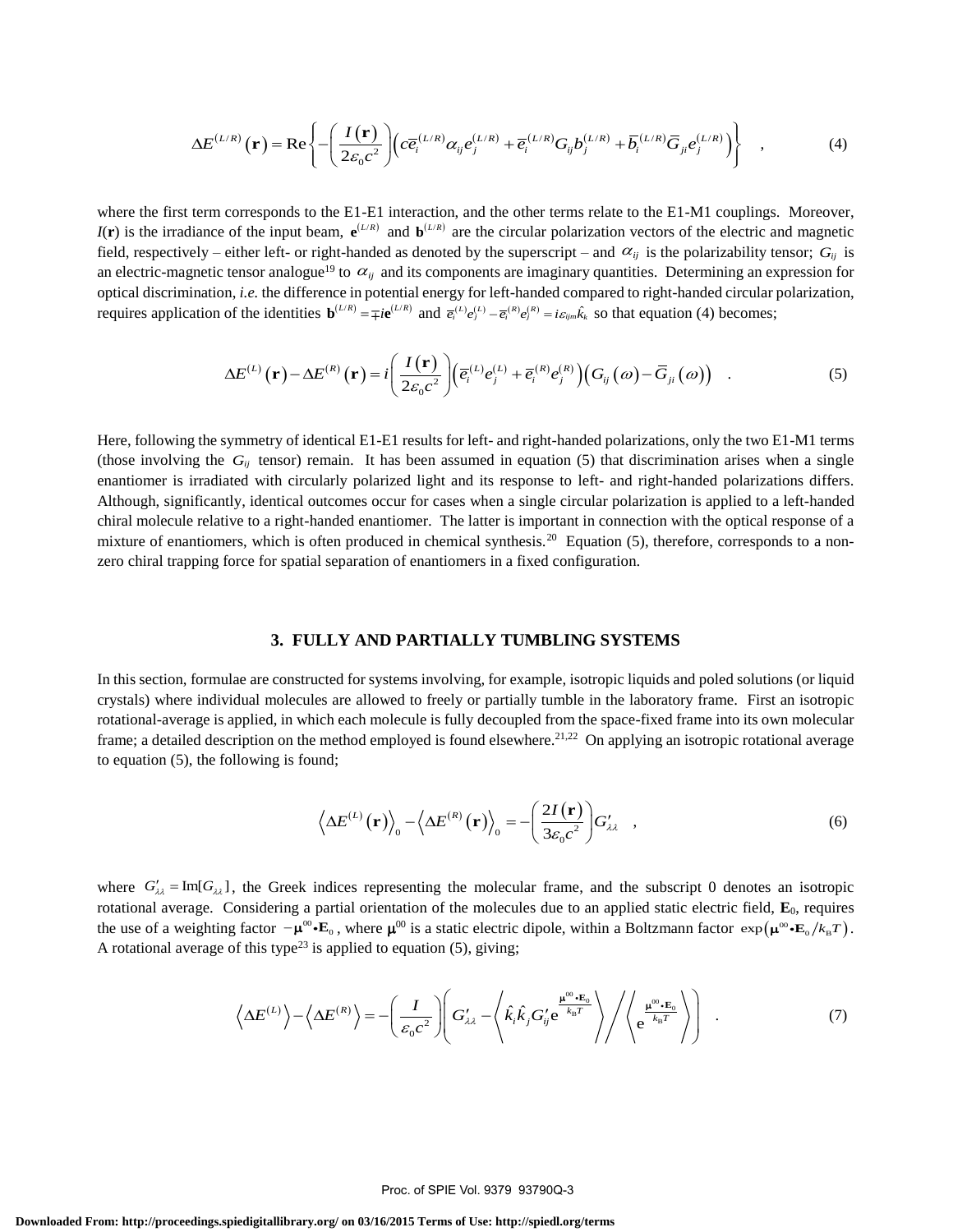Here, the identity  $\bar{e}_i^{(L)}e_j^{(L)} + \bar{e}_i^{(R)}e_j^{(R)} \equiv \delta_{ij} - \hat{k}_i\hat{k}_j$  is used. On completion of the Boltzmann-weighted average in equation (7), the following outcome for a partially tumbling system is derived;

But 
$$
\langle e_i^{(1)} e_j^{(1)} + e_i^{(1)} e_j^{(2)} \rangle = \partial_{ij} - k_i k_j
$$
 is used. On complement of the Boltzmann-weighted average in equation

\nUsing outcome for a partially tumbling system is derived;

\n
$$
\langle \Delta E^{(L)} \rangle - \langle \Delta E^{(R)} \rangle = -\left(\frac{I}{\varepsilon_0 c^2}\right) \left\{ \frac{2}{3} G'_{\lambda \lambda} + \left(1 - \frac{3}{x} \coth(x) + \frac{3}{x^2}\right) P_2 \left(\cos \theta\right) \left(G'_{\lambda \mu} \hat{\mu}_{\lambda}^{(0)} \hat{\mu}_{\mu}^{(0)} - \frac{1}{3} G'_{\lambda \lambda}\right) \right\} ,
$$
\n(8)

where  $x = \mu^{\infty} \cdot \mathbf{E}_0 / k_B T$  and  $P_2(\cos \theta)$  is a Legendre polynomial, in which  $\theta$  denotes the angle between  $\hat{\mathbf{E}}_0$  and  $\hat{\mathbf{k}}$ .

# **4. DISCUSSION**

This work reports a non-zero potential energy for chiral discrimination in an optical trap. The corresponding chiral force I his work reports a non-zero potential energy for chiral discrimination in an optical trap. The corresponding chiral force<br>is derived from  $\Delta \mathbf{F}(\mathbf{r}) = \mathbf{F}^{(L)}(\mathbf{r}) - \mathbf{F}^{(R)}(\mathbf{r})$ , which is found from the poten have been shown to arise for molecules in fixed orientations, isotropic liquids (where the molecules are free to tumble) and poled solutions (tumbling with respect to a static electric field). Of most interest are cases where light of a given circular polarization has a slightly different response when applied to a left-handed chiral molecule relative to a right-handed one – leading to the possibility of enantiomer separation. In the microscale, such optomechanical separation has been achieved experimentally,<sup>24</sup> although difficulties arise on downscaling to molecular levels: for example, suggestions based on circular Bragg reflection<sup>25</sup> prove problematic due to thermal effects.

Another potential setup, theoretically proposed by Cameron *et al.*,<sup>10,11</sup> involves the scattering of overlapped beams of orthogonal linear polarization by chiral molecules. However, from a fundamental photonic perspective, such a system cannot relate to a chiral force (or a discriminatory energy) since the initial and final states are not identical.<sup>26</sup> This is readily demonstrated: since two beams are required for the proposed mechanism, and the process is elastic (no overall excitation or relaxation of molecular electronic state occurs) then any contributory mechanism has to involve a scattering event in which a photon is annihilated from one beam and a photon created into the other Since the initial and final radiation states of such a process are not identical, energy shifts cannot arise, and it becomes evident that there are no grounds for discriminatory forces to arise. Related chiral discriminatory systems have been proposed in the literature, although they lack the advantages of our optical trapping model. For example, the microwave spectroscopy method $27$  detects but does not separate the enantiomers, and applies to the gas phase only. Additionally, compared to a two-step switch, $28.29$  our suggestion requires no excitation of the molecules: resulting in a less energetic system with no time delays due to molecular recovery. The chiral discrimination effects we describe, therefore, appear promising as a model for enantiomer separation.

To determine a magnitude for such a chiral force, assuming the isotropic liquid case given by equation (6), we use the To determine a magnitude for such a chiral force, assuming the isotropic liquid case given by equation (6), we use the expression  $\nabla F = -\left(2G'_{\lambda\lambda}/3\varepsilon_0 c^2\right)\nabla I$ . By using typical figures of 10<sup>9</sup> W cm<sup>-2</sup> and 800 nm width, respectively, and defining  $G'_{\lambda\lambda}/c = 4\pi\varepsilon_0 d^3/137$  assuming molecular dimensions *d* in the 10 nm range, we discover that the chiral force is within the 10<sup>-15</sup> N range. Comparing this to the thermodynamic force associated with molecular diffusion, against a concentration gradient (from Fick's first law),<sup>30</sup> it transpires that a force of this scale should sustain a gradient of ∼0.5% in the differential concentrations of enantiomers with opposite handedness, (*C* / *C*), per cycle. This represents a strong basis for achieving useful levels of separation on repeated cycling. The concentration figure might also be significantly increased, for example, by the use of laser wavelengths in the outer span of an optical absorption band, producing pre-resonance enhancement of the electric-magnetic polarizability tensor *G*.

### **ACKNOWLEDGMENTS**

The authors would like to thank the Leverhulme Trust for funding this research.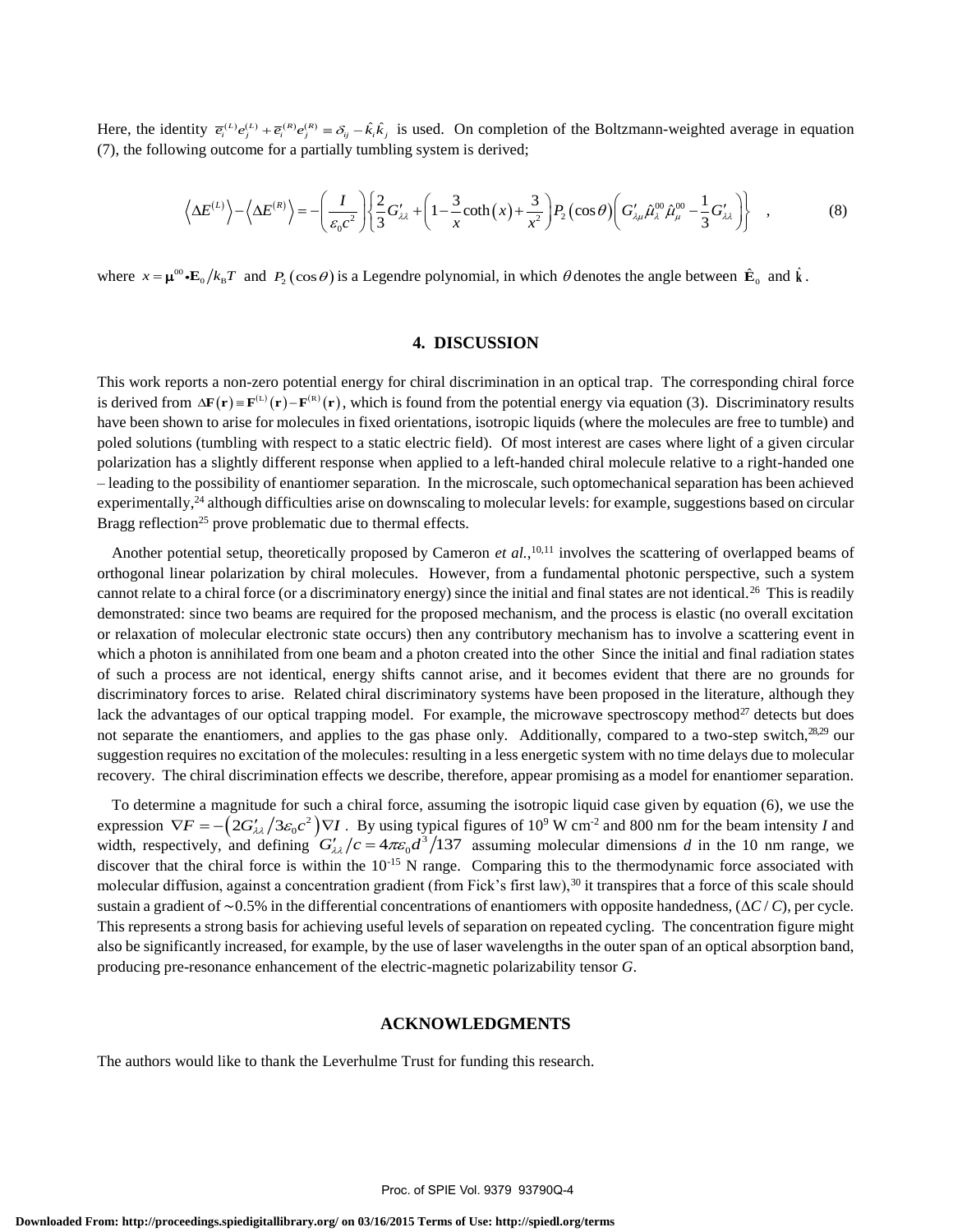#### **REFERENCES**

- [1] Zhao, R., Zhou, J., Koschny, T., Economou, E. N. and Soukoulis, C. M., "Repulsive Casimir force in chiral metamaterials," Phys. Rev. Lett. 103, 103602 (2009).
- [2] Shang, Q. C., Wu, Z. S., Li, Z. J. and Li, H. A., "Radiation force on a chiral sphere by a Gaussian beam," Proc. SPIE 7845, 78452B (2010).
- [3] Zhao, R., Koschny, T., Economou, E. N. and Soukoulis, C. M., "Chiral metamaterials reduce the attractive Casimir force," Proc. SPIE 7754, 77540Z (2010).
- [4] Zhao, R., Koschny, T., Economou, E. N. and Soukoulis, C. M., "Comparison of chiral metamaterial designs for repulsive Casimir force," Phys. Rev. B 81, 5 (2010).
- [5] Butcher, D. T., Buhmann, S. Y. and Scheel, S., "Casimir–Polder forces between chiral objects," New J. Phys. 14, 113013 (2012).
- [6] Hakami, J. and Zubairy, M. S., "Coherent control of Casimir force in a chiral medium," J. Phys. B: At. Mol. Opt. Phys. 45, 205502 (2012).
- [7] Hu, Y. H., Mao, C. X. and Hu, H., "Chiral force between a simple model of chiral molecules and a copper block induced by an axion," Chin. J. Phys. 50, 776-782 (2012).
- [8] Canaguier-Durand, A., Hutchison, J. A., Genet, C. and Ebbesen, T. W., "Mechanical separation of chiral dipoles by chiral light," New J. Phys. 15, 123037 (2013).
- [9] Shang, Q.-C., Wu, Z.-S., Qu, T., Li, Z.-J., Bai, L. and Gong, L., "Analysis of the radiation force and torque exerted on a chiral sphere by a Gaussian beam," Opt. Express 21, 8677-8688 (2013).
- [10] Cameron, R. P., Barnett, S. M. and Yao, A. M., "Discriminatory optical force for chiral molecules," New J. Phys. 16, 013020 (2014).
- [11] Cameron, R. P., Yao, A. M. and Barnett, S. M., "Diffraction gratings for chiral molecules and their applications," J. Phys. Chem. A 118, 3472-3478 (2014).
- [12] Canaguier-Durand, A. and Genet, C., "Chiral near fields generated from plasmonic optical lattices," Phys. Rev. A 90, 023842 (2014).
- [13] Ding, K., Ng, J., Zhou, L. and Chan, C. T., "Realization of optical pulling forces using chirality," Phys. Rev. A 89, 063825 (2014).
- [14] Wang, S. B. and Chan, C. T., "Lateral optical force on chiral particles near a surface," Nat. Commun. 5, 3307 (2014).
- [15] Čižmár, T., Dávila Romero, L. C., Dholakia, K. and Andrews, D. L., "Multiple optical trapping and binding: New routes to self-assembly," J. Phys. B: At. Mol. Opt. Phys. 43, 102001 (2010).
- [16] Marago, O. M., Jones, P. H., Gucciardi, P. G., Volpe, G. and Ferrari, A. C., "Optical trapping and manipulation of nanostructures," Nat. Nanotechnol. 8, 807-819 (2013).
- [17] Andrews, D. L. and Bradshaw, D. S., "Virtual photons, dipole fields and energy transfer: a quantum electrodynamical approach," Eur. J. Phys. 25, 845-858 (2004).
- [18] Bradshaw, D. S. and Andrews, D. L., "Chiral discrimination in optical trapping and manipulation," New J. Phys. 16, 103021 (2014).
- [19] Craig, D. P. and Thirunamachandran, T., [Molecular Quantum Electrodynamics: An Introduction to Radiation-Molecule Interactions], Dover Publications, Mineola, NY (1998).